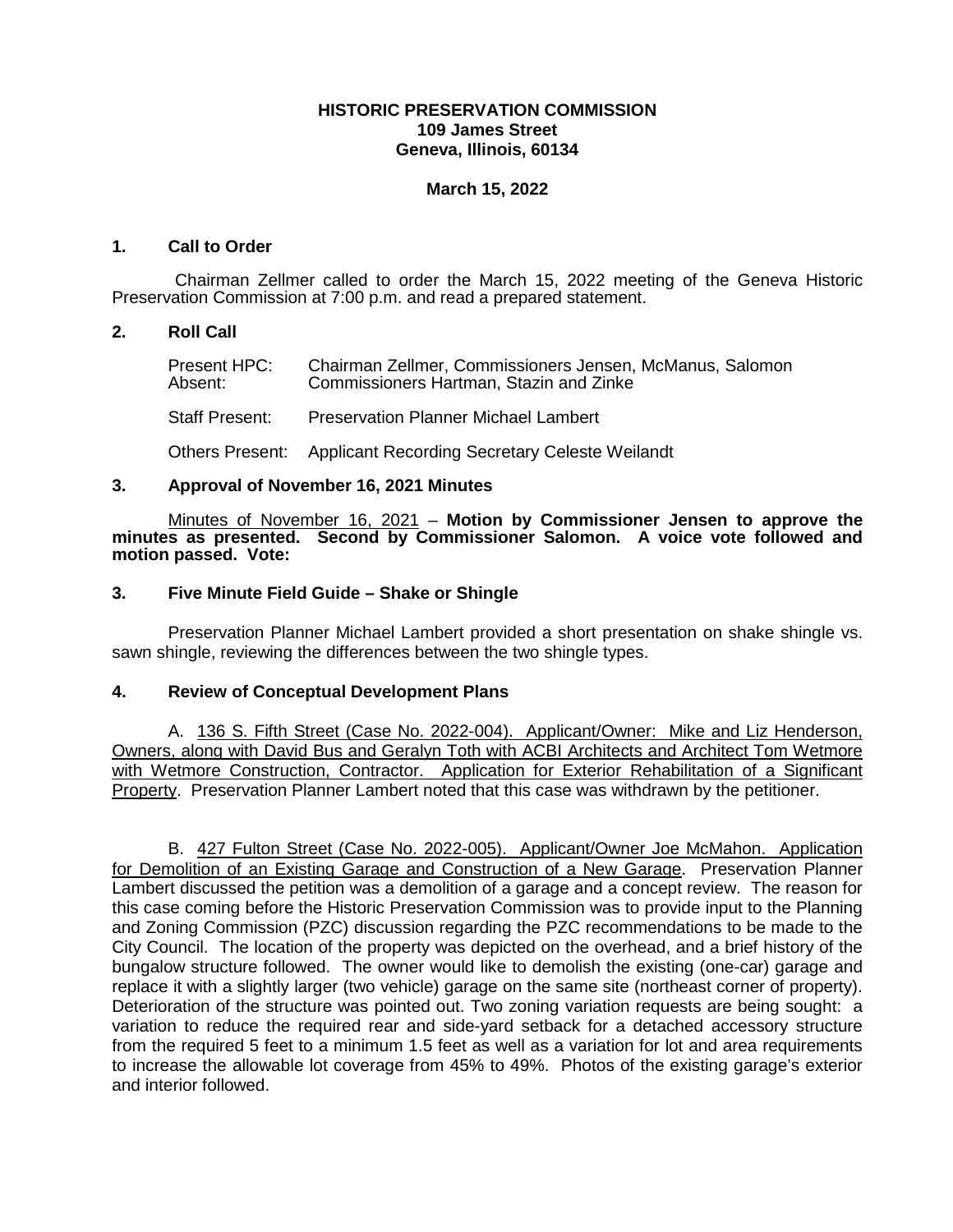Mr. Lambert identified three questions to be considered by the commissioners in regard to historic significance and demolition: 1) is the existing garage a good example of an early 20th century, detached, residential automobile garage in Geneva?; 2) does the existing garage retain sufficient architectural and/or structural integrity?; and 3) does the loss of the existing garage significantly alter the historic character of the property and/or the neighborhood?

Mr. Lambert identified three additional questions to be considered by the commissioners in regard to historic significance and proposed new construction: 1) is the proposed garage subordinate and complementary to the historic architectural character of the property?; 2) at a conceptual level, does the proposed garage complement the historic mass, scale, height and materials of the existing property?; and 3) does the proposed garage significantly depart from the historic character of the property and/or the neighborhood?

Additional considerations also followed but Lambert reminded the commissions that the applicant would have to return to the HPC for approval of final construction drawings with sample materials.

Owner/Applicant, Mr. Joe McMahon, came forward and explained the new garage door will be 8 feet in height and a couple of feet wider to accommodate vehicles. The western "bump-out" will be a small workshop. He envisions he will install windows in the top panel of the garage to provide light, a hipped asphalt roof to match the house, windows on the west elevation, and a west entry door. The roof pitch is estimated to be 4:12 or 5:12 roof pitch to match the existing residence with asphalt shingles. He is leaning toward the garage siding being Dutch lap siding, probably wood.

Mr. McMahon recalled from a previous Planning & Zoning Commission (PZC) meeting that his neighbor to the north did not want vehicular entry to a new garage from Fifth Street. The neighbor to the east has a two-story garage (pictured in the staff report provided). He intended his garage to blend in to the property and not overshadow his neighbors' garages. Mr. McMahon explained the that the garage had some deterioration issues As for when the garage was constructed, Mr. McMahon did not know that information but surmised it was built when one-car garages were the norm. (Mr. Lambert noted the garage was constructed about 1930 (or later) but substantial alternations took place thereafter.)

Per Mr. Lambert's question, Mr. McMahon explained the existing garage was about one and one-half feet off the east property line. The current rear (north) setback line was about 3 feet. The new, two vehicle garage would have an approximate 1-foot roof overhang to avoid encroaching on the neighbors' property.

Chairman Zellmer asked the commissioners if the existing garage was a good example of an early 20th century garage wherein commissioners voiced they did not feel it was and it was more like a utilitarian structure constructed with little intent except to keep a vehicle out of inclement weather. Commissioners also felt that neither the loss of the existing garage or the construction of the proposed garage would alter the character of the property or neighborhood because the proposed garage is to be located in the far rear of the home and was well hidden. Chairman Zellmer—noting that the existing residence was raised a substantial distance above grade—emphasized to the applicant that the new garage roof should not overpower the existing house structure, and that it be subordinate to the main home. Mr. McMahon concurred with that comment.

**Motion by Commissioner Salomon to approve the concept for the demolition of the existing garage and construction of a new garage as long as the new garage is subordinate**